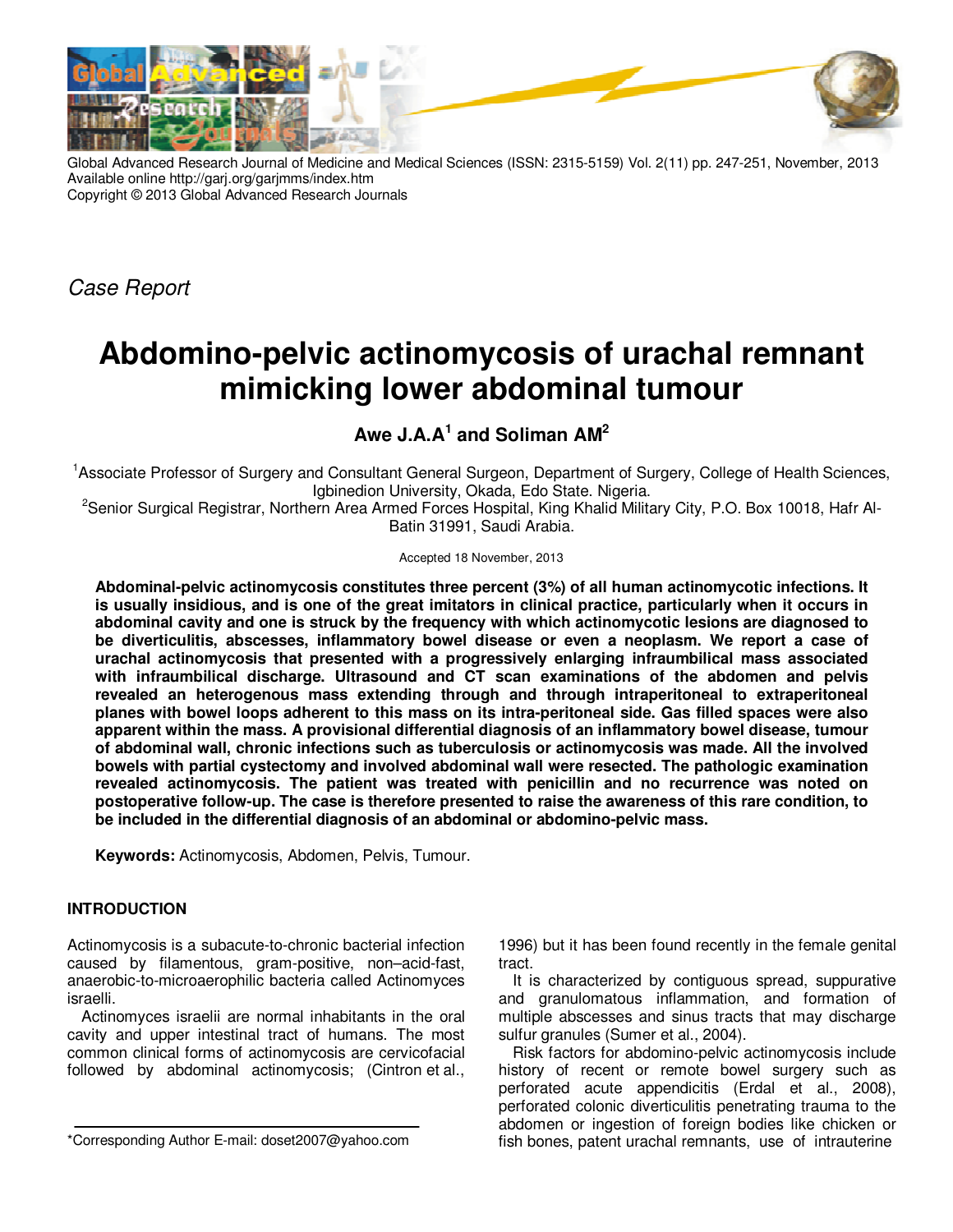contraceptive devices (IUCD) (Arend et al., 1998; Soria-Aledo et al., 2004; O'Connor et al., 1989) in females during which actinomycetes are introduced into the deep tissues.

In the case of IUCD use, pelvic actinomycosis is postulated most commonly to ascend from the uterus and the IUCD must have been in place for an average length of about eight (8) years or more.

Involvement of any abdominal organ, including the abdominal wall occurs by direct spread, with eventual formation of draining sinuses. The involvement of the urinary tract is rare and primary actinomycosis of urinary bladder is still rarer (Kawahara et al., 1998; Matsumura et al., 2003; Dhamborvorn et al., 2001; Bianchini et al., 2012).

Actinomycosis is considered the most misdiagnosed disease (Gning et al., 2011; Thompson et al., 1982; Pusiol et al., 2011) and the rarity of the disease in general and its non-specific clinical, biochemical, and radiological features are the causes for the frequently mistaking the condition as neoplasm.

The diagnosis remains difficult clinically unless there are multiple right lower abdominal sinuses.

They have a variety of clinical manifestations and can even mimic a malignancy (Simsek et al., 2011) and often a surgical intervention with resection is needed before a definitive diagnosis is made.

Delay in diagnosis makes the course worse and leads to abdominal septic complications.

We report this case of a 35 year old female with an abdomino-pelvic pseudo-tumoral fistulous mass and irritative lower urinary symptoms for about two months (2) associated with loss of appetite and weight.

The possible differential diagnosis included a chronic inflammatory mass, tumour of abdominal wall, chronic infections such as tuberculosis or actinomycosis. The disease was eventually diagnosed histologically from the resected specimen after exploratory laparotomy.

We therefore recommend that this disease entity should be included in the differential diagnosis of any lower abdomino-pelvic tumorous mass with or without fistulous presentations and better still with history of some of the risk factors associated with abdominal actinomycosis enumerated above.

### **CASE REPORT**

A 35 year old female was referred from the Urologist with two- month (2) history of lower abdominal pain, deep yellow to orange urine associated with frequency and burning.

There was also loss of appetite and weight.

In her past medical history was the fact that she had caesarean section carried out seven (7) years earlier.

Clinical examination revealed a slightly ill-looking anicteric lady; temperature  $37.8^{\circ}$ C; BP 110/80mmHg; Pulse 78/min; respiratory rate (RR) 30/min.

Abdominal examination revealed an angry looking tender oedematous, lymphangitic palpable well circumscribed mass about 12 by 15 cm over the suprapubic region and through its center was an old transverse healed caesarean section scar carried out seven years earlier.

The mass had limited movement along its transverse axis but none on its longitudinal axis.

The whole area of the mass was red with features of an abscess that was about to rupture.

Routine complete blood count revealed hematocrit value was 37%; WBC count was 12,200 /mm3 and ESR of 84 mm/h. Biochemical investigation was unremarkable

Both ultrasound and CT scan examinations of the abdomen and pelvis revealed heterogenous mass extending through and through intraperitoneal to extraperitoneal planes, with bowel loops adherent to this mass on its intra-peritoneal side. Gas filled spaces were apparent within the mass (see figures 1 and 2 below).

A provisional differential diagnosis of an inflammatory bowel disease, tumour of abdominal wall, chronic infections such as tuberculosis or actinomycosis was made.

Patient was then transferred from the urological service to general surgery and was placed on intravenous fluids, parenteral combination antibiotics, and metronidazole. Swab was taken for culture and sensitivity.

An exploratory laparotomy was later carried out which revealed an inflammatory firm mass at the anterior bladder wall connected to another mass at the anterior abdominal wall.

All the involved structures (caecum, appendix, loops of small bowel, sigmoid colon, and greater omentum) were carefully dissected and separated with success. Excision of the mass with the involved anterior abdominal wall plus partial cystectomy since the bladder dome was involved were carried out. (see figure 3 below).

The resected specimen was sent for histopathology and the result came back as actinomycosis (see figure 4 below).

It must be stressed that the actinomycotic infection had sinus and abscess formation right from the dome of the bladder to the skin outside.

Abdomen was then closed after adequate haemostasis; a haemovac drain was left in-situ and an indwelling Foley's catheter left in the urinary bladder for about two (2) weeks.

The patient was subsequently treated post operatively with penicillin.

Therapy continued parenterally for about fourteen (14) days and she remained well and was later discharged home on oral penicillin therapy for the next two (2) months.

Post-operative period was uneventful. The initial swab taken pre-operatively was negative for any microbes.

Cystography was carried out post-operatively and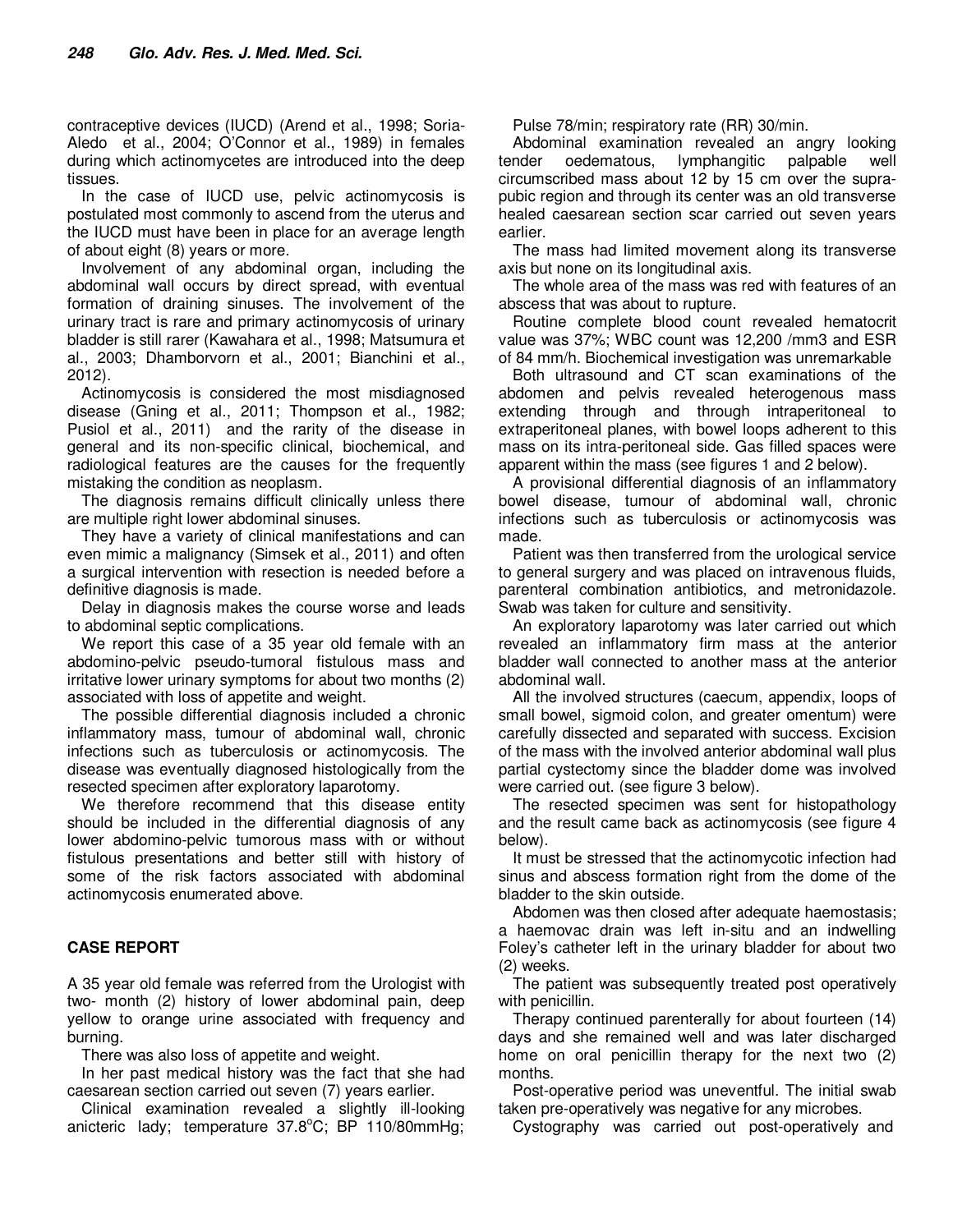

**Figure 1** Figure 2





**Figure 3 Figure 4.** Actinomycosis gram stain

found to be clear.

Follow-up post operative ultrasound (U/S) and CT scan of abdomen done did not reveal any residual or recurrent lesion.

#### **DISCUSSION AND CONCLUSION**

Between 1948 and 1998 Yeguez et al had investigated 505 cases (Yegüez et al., 2000) with abdominal actinomycosis, although the first identification of actinomycosis was made nearly a hundred years ago; however the factors that initiate the infection are still not well known.

Patients with immune deficiency, previous abdominal surgery, penetrating abdominal trauma, inserted IUCD for a period not less than eight years, (Arend et al., 1998; O'Connor et al., 1989) and oropharygeal surgery are predisposing conditions in the development of abdominopelvic actinomycosis.

The prolonged use of IUCDs associated to pelvic actinomycosis was not given in this case, however predisposing factors are not always present in many cases.

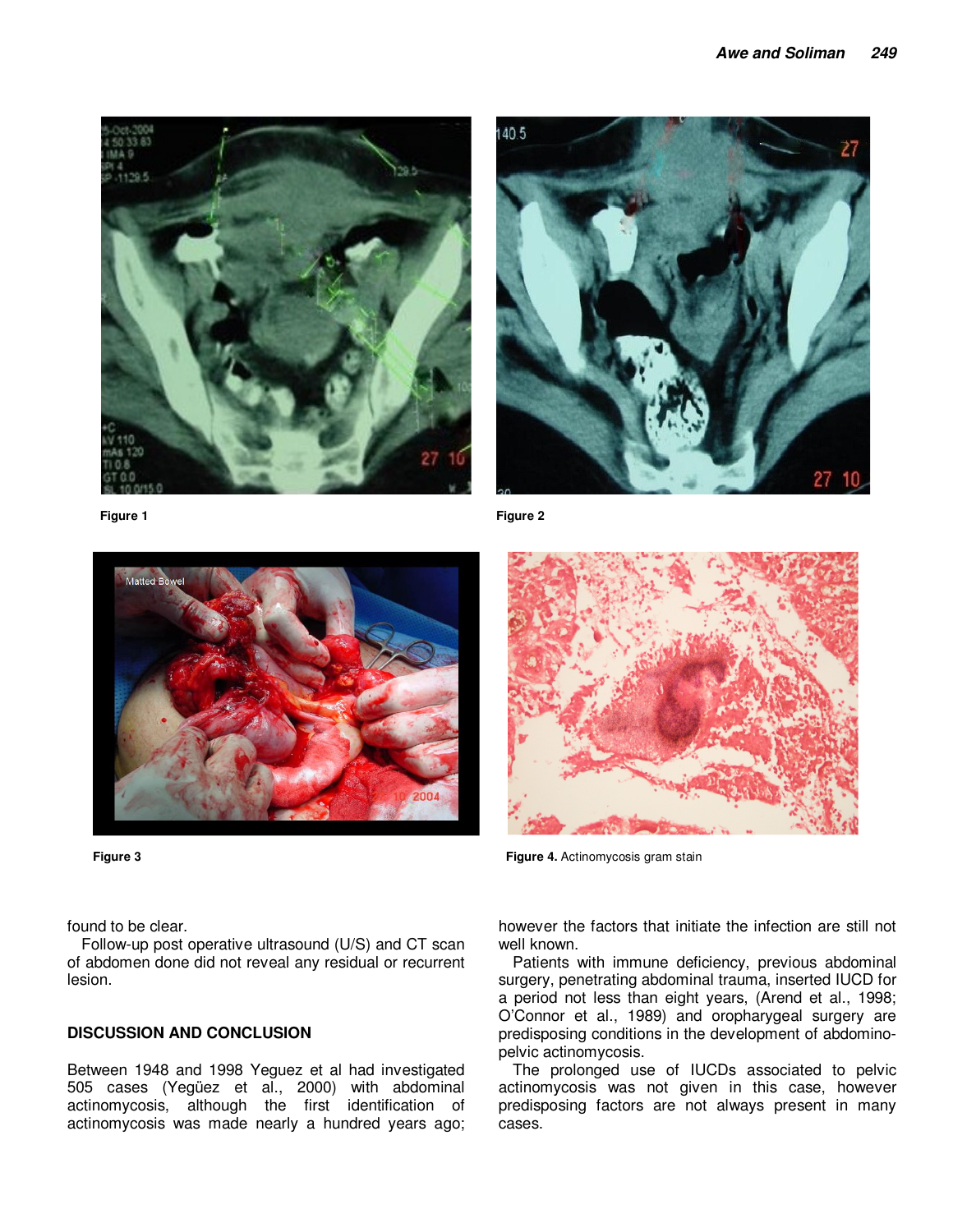Non specific nature of presentation such as abdominal pain, occasional fever, anorexia, weight loss, change of bowel habit and abdominal mass can easily mislead clinicians to an incorrect diagnosis.

Abdominal actinomycosis accounts for 20% of all cases of causes of acute to chronic lower abdominal pain. Since malignancy and acute abdomen present similar clinical pictures (Stringer and Cameron, 1987; Alam et al., 2001; Tamer et al., 2006; Cirafici et al., 2002; Wagenlehner et al., 2003; Sung et al., 2011) to abdominal actinomycosis, usually a pre-operative definitive diagnosis is not made in most cases. Accurate diagnosis is largely made with an examination of the specimen removed during surgery.

Actinomycosis is an indolent and slowly progressive chronic granulomatous infection. It is characterized by the development of indurated swellings, mainly in the connective tissue, suppuration and discharge of sulphur granules.

Actinomyces species exist in the normal flora of the gastrointestinal system and female genitourinary tracts, and rarely the disease involves the genitorurinary system, usually by the haematogenous route from a primary site of infection. Primary actinomycosis in urachal remnant is documented rarely in the English literature; and now we are reporting another case of this rare disease.

The most common etiologic organism associated clinically with actinomycosis is Actinomyces Israeli (Wagenlehner et al., 2003). However other species like Actinomyces gerencseriae, Actinomyces turicensis, Actinomyces radingae, Actinomyces europaeus could also be responsible.

Almost all actinomycotic lesions contain so-called companion bacteria the most important of these bacteria include actinobacillus actinomycet emcomitans, peptostreptococcus, bacteroides, staphylococcus, and streptococcus species, depending on the location of actinomycotic lesions. These companion bacteria appear to magnify the low pathogenic potential of actinomycetes but none were present in our case after we received the culture report.

A patent urachus may also increase a person's susceptibility to urinary tract infections in some cases. Since Actinomyces species have low virulence, they cause disease only when the normal mucosal barrier is broken leading to abscess formation, fistula or mass lesions.

There are no specific radiological signs of gastrointestinal actinomycosis. Ultrasonography, Computerized abdominal scan (CT), magnetic resonance imaging (MRI) and angiography may fail to distinguish between actinomycosis and carcinoma (Lee et al., 2001; Böhm et al., 2006; Brook, 2008).

CT scanning irrespective of the anatomic area of involvement usually reveals an infiltrative mass with focal

areas of decreased attenuation that enhance with contrast. This infiltrative mass tends to invade surrounding tissues.

However, when patients present with superficial lesions with pus discharging sinuses that contains sulfur granules or accessible to biopsy, diagnosis can be established pre-operatively.

In a suspected mass, a preoperative fine CT scan or ultrasound-guided fine-needle aspiration and/or biopsy and anaerobic culture can establish the diagnosis. This was not attempted in our case because of the risk of bowel perforation and possible development of peritonitis.

Increased awareness of this entity will help in raising the index of suspicion and possibility of preoperative diagnosis in suitable cases.

In most cases of actinomycosis, antimicrobial therapy is the only treatment required, although surgery can be adjunctive in selected cases. Penicillin G is the drug of choice for treating infections caused by actinomycetes.

With the precise diagnosis established, and no penicillin allergy exists; the antibiotic regimen will be penicillin G, 10 million IU/day parenterally for two (2) weeks, followed by oral therapy of 2 g/day for two (2) months (Atad et al., 1999). It has a high capability of penetrating abscesses, sinuses and dense fibrotic structures.

Other antibiotics that could be used include tetracycline, erythromycin, doxycycline, clindamycin, imipenem, ceftriaxone and ciprofloxacin; they are all suitable alternatives if there is penicillin allergy.

Attempt to cure actinomycosis, especially those with extensive disease, involves antimicrobial therapy combined with surgical treatment such as incision and drainage of abscesses, excision of sinus tracts and recalcitrant fibrotic lesions, decompression of closedspace infections, and interventions aimed at relieving obstructions provided a pre-operative diagnosis is made (Hamid et al., 2000; Michihiro et al., 2010).

It is important to be aware of this uncommon, yet significant, presentation of a common infectious disease which is curable with antibiotics in order to avoid misdiagnosis and over treatment as a case of malignancy (Wong et al., 2011; Ferrari et al., 2000; Al-Kadhi et al., 2007).

Actinomycosis is a fully curable disease with good prognosis. A prolonged course of antibiotics is usually required for cure.

In conclusion, the diagnosis of abdominal actinomycosis is difficult due to its rarity and specific presentation.

It should however be considered in the differential diagnosis of an abdomino-pelvic mass with or without fistulous presentations and better still in patients with history of some of the risk factors earlier enumerated.